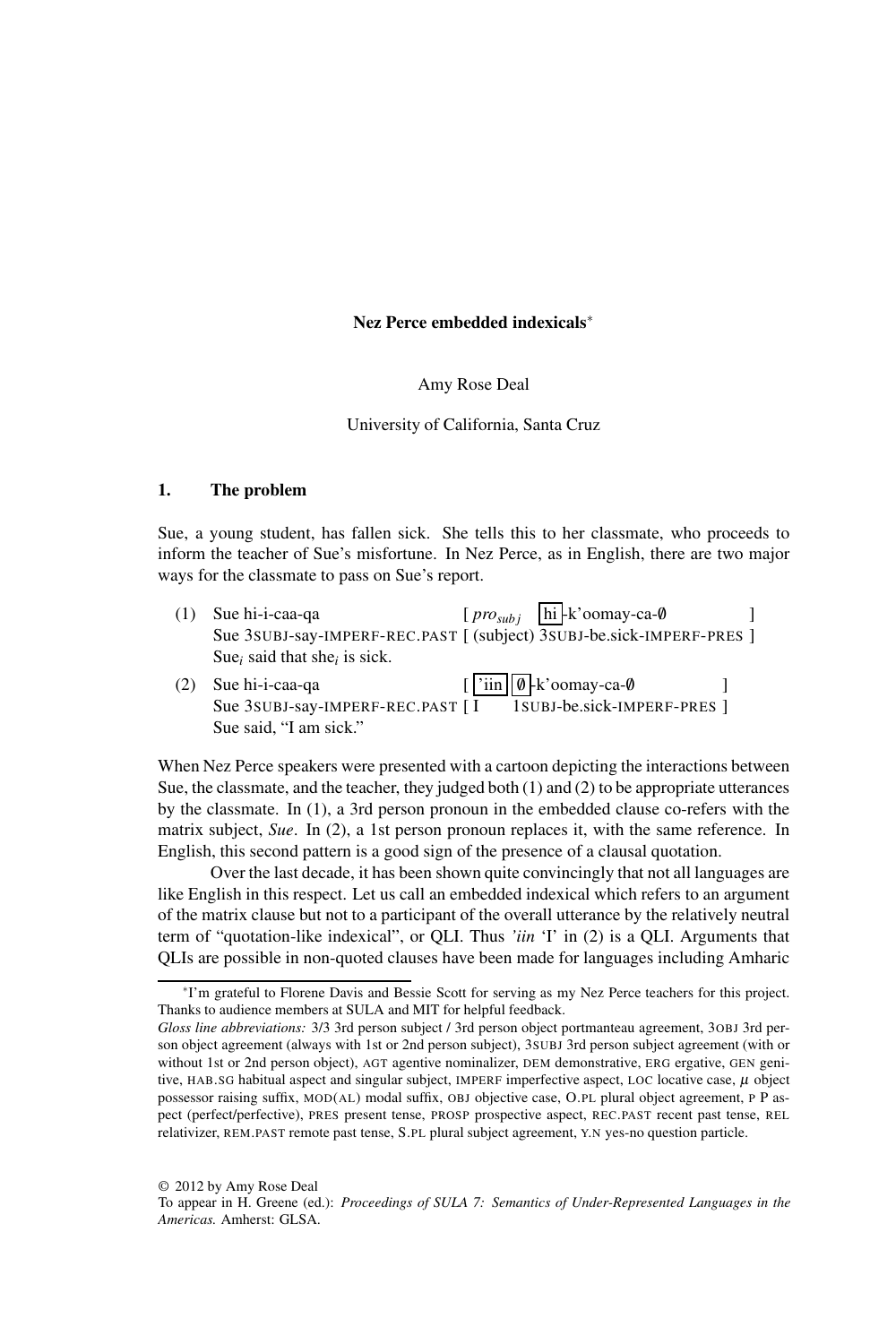(Schlenker 1999), Matses (Munro et al. 2012), Navajo (Speas 2000), Slave (Rice 1986), Uyghur (Sudo 2010), Zazaki (Anand and Nevins 2004) and a long list of sign languages (Zucchi 2004, Quer 2005). This literature highlights several types of sentences in which QLIs are possible but sentential quotation is not. Two of these are readily reproduced in Nez Perce.

The first sentence type to consider involves *wh*-extraction. *Wh*-dependencies are not possible across a quotation operator: \**Who did Katie say "I see t"?* Yet in Nez Perce it is possible to *wh*-extract from a clause containing a QLI. In (3), the 1st person subject of the embedded clause is a QLI, and the object has been *wh*-moved into the matrix.

(3) Isii-ne who-OBJ Angel 3SUBJ-say-IMPERF-REC.PAST [ phone-with Angel hi-i-caa-qa [ cewcewin'is-ki *prosub j pro* 'e-muu-ce-/0 1SUBJ/3OBJ-call-IMPERF-PRES *t* ] *t* ] *colloquial:* Who did Angel say she was calling? *literal:* Who did Angel*<sup>i</sup>* say I*<sup>i</sup>* am calling *t*?

We can be sure that there is indeed cross-clausal movement here due to the case-marking of the *wh*-word *'isiine* 'who'. This bears an objective case marker which could only have been licensed in the lower clause.<sup>1</sup> The same combination of movement and a OLI subject is seen in relativization in (4). Note that this is possible whether extraction comes from the complement of *hi* 'say' or *neki* 'think'.

(4) kii hii-wes this 3SUBJ-be.PRES house 'iniit yox<sup>k</sup>e Jack { hi-hi-ce-0 yox ke Jack { n1-n1-ce-0<br>DEM REL Jack { 3SUBJ-say-IMPERF-PRES / 3SUBJ-think-IMPERF-PRES } / hi-neki-se-0, } ['iin Ø-hani-Ø-ya [ I 1SUBJ-make-P-REM.PAST *t* ] *t* ] *colloquial:* This is the house that Jack says / thinks he built *literal:* This is the house that Jack*<sup>i</sup>* says / thinks I*<sup>i</sup>* built

The pattern can also be demonstrated with indexicals other than the 1st person. In the following sentence *wh*-extraction is possible despite locative QLI *kinix* 'from here' in the embedded clause.

(5) Context: Elicited in Lapwai, ID. Lewiston is the closest major city.

Miniku cewcewin'es *prosub j* hi-i-caa-qa which phone *pro* 3SUBJ-say-IMPERF-REC.PAST Lewiston-LOC Simiinikem-pe [ *t* hi-muu-no'qa [  $t$  3SUBJ-call-MOD here-from but ki-nix met'u weet'u *t* hi-muu-no'qa not t 3subJ-call-MOD there-from ] ? ko-níx ] ? *colloquial:* Which phone did they say in Lewiston can call from Lewiston but not from Lapwai? *literal:* Which phone did they say in Lewiston*<sup>i</sup> t* can call from here*<sup>i</sup>* but not from there*j*?

 $\overline{2}$ 

<sup>1</sup>On case patterns in Nez Perce, see Deal 2010a, 2010b.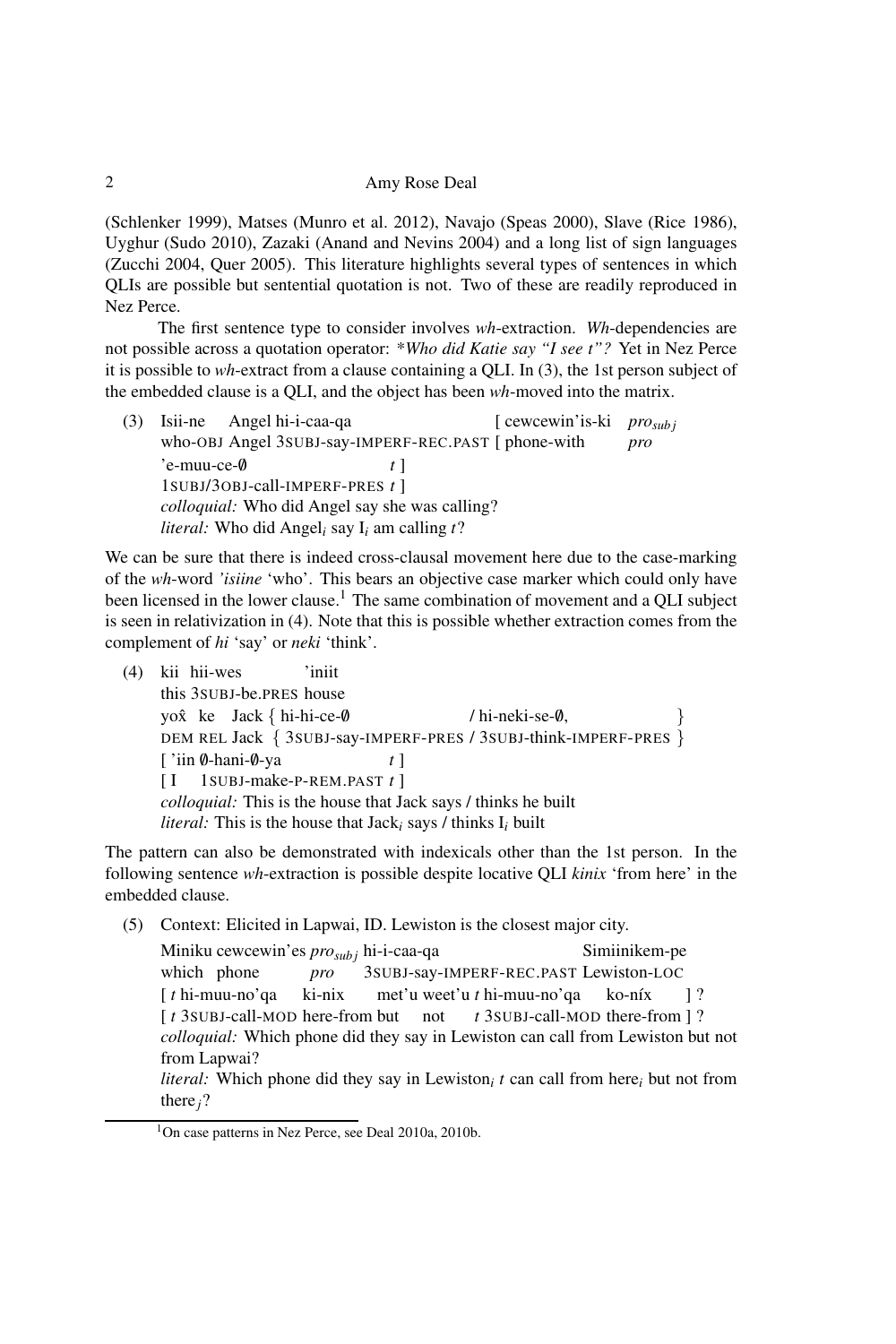Such facts suggest that the presence of a QLI is not a clear indication that an indexical element finds itself in the scope of a clausal quotation. This immediately calls into question the treatment of (2) as a clausal quote. Sentential quotation is a possible analysis for that sentence, but (3)-(5) suggest it is not the *only* analysis consistent with the QLI subject.

The second relevant sentence type involves description *de re*. Quotations do not support *de re* construal; in *Katie said, "I see that idiot"* the description *that idiot* must be read *de dicto*. The same does not go for descriptions inside clauses containing a QLI. In (6), the description 'the teacher' is read *de re*, despite the QLI subject of the embedded clause.

(6) Context: Beth told me she met Harold. She doesn't know he is a teacher. When we are in class, I say to someone else:

| Beth-nim hi-hi-n-e                                                            | $pro_{obj}$           |
|-------------------------------------------------------------------------------|-----------------------|
| Beth-ERG 3SUBJ/10BJ-say-P-REM.PAST pro                                        |                       |
| $[pro_{subi}$ 'e-wewkuny-0-e                                                  | sepehitemenew'etuu-ne |
| [pro 1SUBJ/30BJ-meet-P-REM.PAST teacher-OBJ                                   |                       |
| colloquial: Beth told me she met the teacher.                                 |                       |
| <i>literal:</i> Beth <sub>i</sub> told me <sub>j</sub> $I_i$ met the teacher. |                       |

Such facts reinforce the conclusion from *wh*-extraction. QLIs in Nez Perce must be possible even outside the scope of clausal quotation.

What is the proper analysis of sentences like  $(3)-(6)$ , which contain QLIs but are not sentential quotations? This paper takes up the challenge first by considering a series of hypotheses discussed for QLIs in other languages–namely that they are non-indexical pronouns (§2), partial quotations (§3), or bound (§4). Testing these hypotheses reveals data which progressively constrains possible analyses of Nez Perce QLIs. Section 5 outlines, and section 6 fleshes out, an analysis in terms of context shift which responds to the facts as a whole, drawing from and revising the approach of Anand and Nevins (2004). Section 7 considers the interaction of context shift and *de se* interpretation.

### 2. The non-indexical analysis

A first possibility for examples like (3) and (6) centers on the meaning of the Nez Perce 1st person. We might consider whether it is possible to analyze the 1st person pronouns/agreement here as ordinary descriptions, akin to English 'the speaker'. On this analysis, the 1st person is not an indexical at all. The best English paraphrase of (3) will be *Who did Angel say the speaker was calling?*, where indeed it is possible for *the speaker* to refer either to Angel or to the person asking the overall question. Such an analysis is considered by Ninan 2010 for Amharic, and Sudo 2010 for Uyghur.

It is easy to show, however, that this analysis will not yield the right results. The argument turns on Kaplan (1989)'s famous observations on the difference between indexicals and ordinary descriptions in environments of quantification. Kaplan observes that while ordinary descriptions like *the speaker* may co-vary with quantifiers, the reference of indexicals remains rigidly determined. This makes for a sharp difference in the meaning of the two examples below.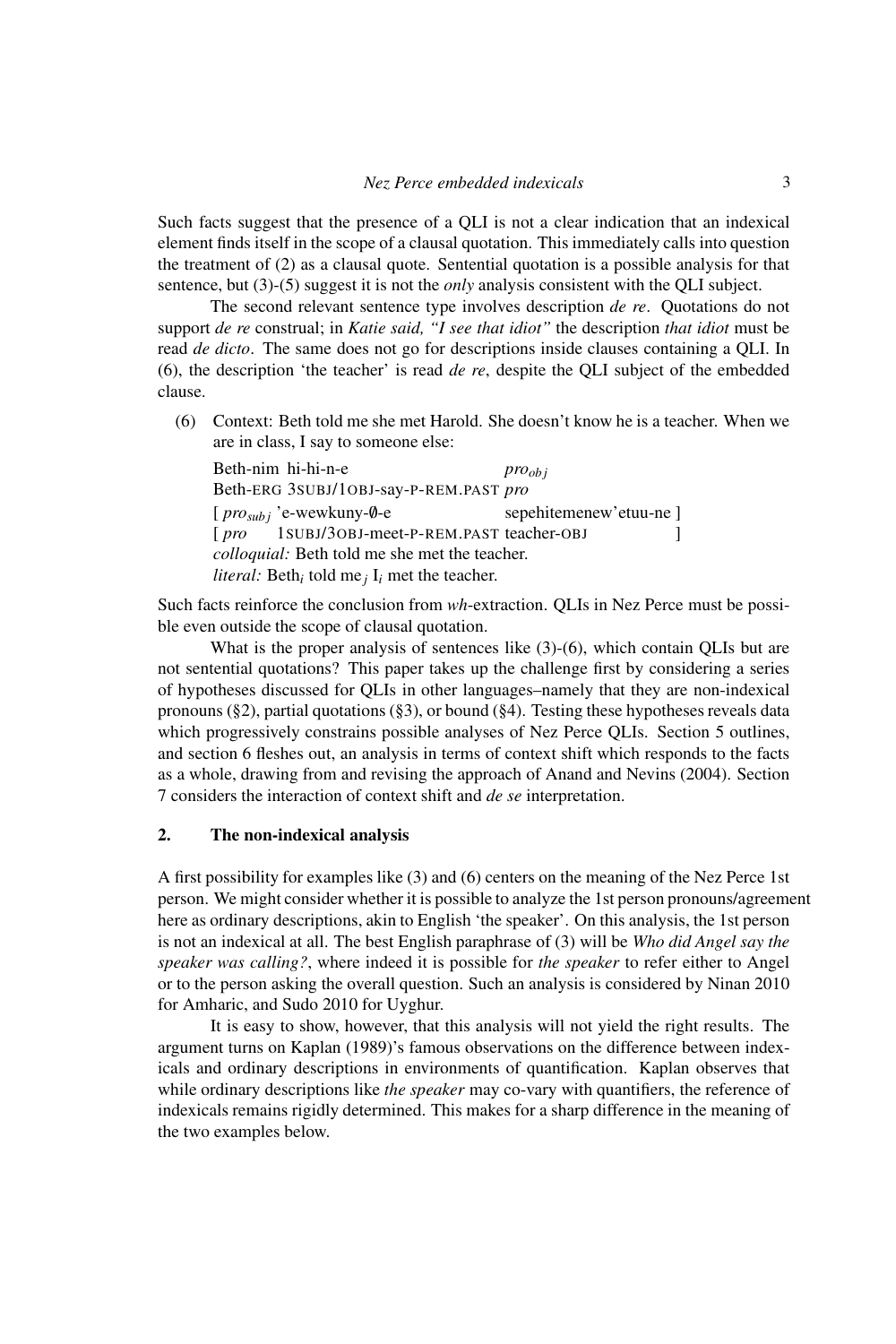- (7) a. Whenever Obama is speaking, the speaker is president.
	- b. # Whenever Obama is speaking, I am president.

When we run this test in Nez Perce, we find exactly the same distinction between a description like *c'iixnew'eet* 'the speaker' and the 1st person. The former co-varies with a quantifier, but the latter cannot.

- $(8)$  a. ke mawa Tatlo hi-c'iiq-tetu- $\emptyset$ , whenever Tatlo 3SUBJ-speak-HAB.SG-PRES c'iix̂-new'eet hii-wes speak-AGT 3SUBJ-be.PRES man haama Whenever Tatlo speaks, the speaker is a man.
	- b. # ke mawa Tatlo hi-c'iiq-ce-0, whenever Tatlo 3SUBJ-speak-IMPERF-PRES I 'iin 0-wees 1SUBJ-be.PRES man haama Consultant (female): "Whenever Tatlo is speaking, I am a man. . . ?!"

The same fact is in evidence for the 2nd person pronoun *'iim*, (9), which thus should not be taken to mean 'the listener'. The same goes as well as for the locative adverb *ktne* (['kma]) 'here', (10), which thus does not mean 'the speech location'. Note that these expressions are different from the locative expression *kona´* 'there', which may co-vary with a quantifier just as its English translation may, (11). We thus diagnose *kona´* as non-indexical.

- (9)  $\#$  ke kaa Angel-nim pee-c'iiq-ce- $\emptyset$ when Angel-ERG 3/3-speak-IMPERF-PRES Payton-OBJ, Payton-a, 'iim 0-wees you 2SUBJ-be.PRES boy haacwal When Angel talks to Payton, you are a boy. Consultant: "You are a boy?"
- $(10)$  # ke mine Obama hi-c'iiq-tetu- $\emptyset$ , wherever Obama 3SUBJ-speak-HAB.SG-PRES  $'$ il $\hat{x}$ nii-we many-HUMAN there 3SUBJ-be.PRES.PL person kíne hi-wsiix titooqan Wherever Obama speaks, many people are here. Consultant: "I don't think you say *k´ıne* [here]... you're saying *ke mine*, 'wherever', so I think you have to say *kona´* [there]."
- (11) ke mine Obama hi-c'iiq-tetu-0, wherever Obama 3SUBJ-speak-HAB.SG-PRES, 'il *î*nii-we many-HUMAN there 3SUBJ-be.PRES.PL person **koná** hi-wsiix titooqan Wherever Obama speaks, many people are there.

We conclude that Nez Perce, just like English, has a set of indexical elements which can be distinguished from non-indexicals by Kaplan's test. Nez Perce unembedded 1st person, 2nd person, and *k´ıne* 'here' behave like English unembedded indexicals. The apparent non-rigidity of QLIs in sentences like (3)-(6) must result from some special property of embedded clauses.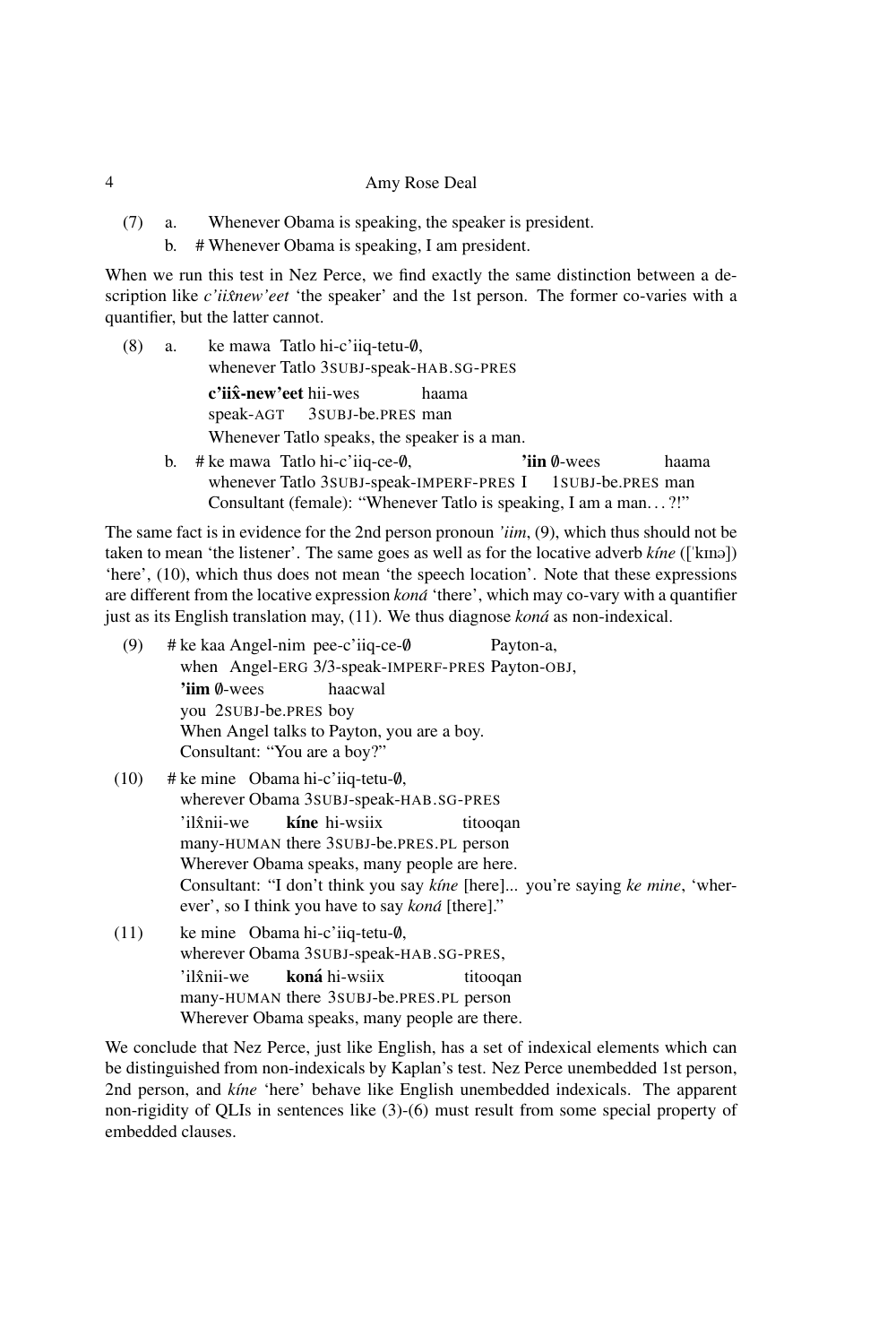# 3. The partial quotation analysis

In this connection it may be helpful to return to the idea that clauses embedded under speech and attitude verbs are special in their ability to host quotation operators. We have seen that QLI subjects are possible in environments where the object is *wh*-moved or interpreted *de re*; the object could not, thus, be in the scope of quotation. Rather than abandoning a quotation analysis entirely, let us now consider that we might revise it, in particular by assigning a rather more narrow scope to the operator of quotation. Instead of applying at the sentence level, it applies only to the subject indexical (and perhaps its associated agreement). QLIs thus fall under the purview of theories of partial or mixed quotation. This analytical strategy is explored by Maier (2007).

The essential advantage of the partial quotation view is that it lets quotation of the subject indexical be independent of complications that might arise for the object. Putting one indexical under a quotation operator has no bearing on anything else in the clause. Yet it is precisely for this reason that the partial quotation view runs into trouble. When one person indexical in a given embedded clause does not behave as a QLI, other person indexicals in the clause cannot do so either.

To see this, first consider (12). Here the embedded subject is an ordinary indexical, *'ee* 'you'. Also inside the embedded clause is a 3rd person pronoun co-referring with the matrix subject *Lori*.

(12) Lori hi-neki-se-/0 Lori 3subJ-think-IMPERF-PRES [ you 2subJ-be.PRES more tall ['ee Ø-wees qetu kuhet 'ip-nim-x 3SG-GEN-from ] ] Lori*<sup>i</sup>* thinks that you*<sup>j</sup>* are taller than her*<sup>i</sup>*

If QLIs arise through quotation of the individual indexicals, we might expect to be able to swap the 3rd person pronoun of this sentence for a 1st person QLI referring to Lori. But this is completely impossible. The sentence that results from this swap, (13), does not allow its 1st person indexical to be interpreted as a QLI.

(13) Lori hi-neki-se-/0 Lori 3 SUBJ-think-IMPERF-PRES [ you 2 SUBJ-be.PRES more tall ['ee Ø-wees qetu kuhet 'in-im-x 1SG-GEN-from ] ] Lori<sub>*i*</sub> thinks that you<sub>*j*</sub> are taller than me<sub>k</sub>/ \* "me"<sub>*i*</sub>

The interaction between QLI and ordinary indexical that we see here is remarkably robust. It holds also in a case where the two embedded indexicals are separated by a clause boundary. Consider first (14) as a base case, as before. The first embedded clause has a 3rd person subject which co-refers with the matrix subject. This clause embeds a further clause, which contains a 1st person indexical referring to the utterer of sentence (14).

(14) Base case: 3person*<sup>j</sup>* . . . 3person*<sup>j</sup>* . . . I*<sup>k</sup>*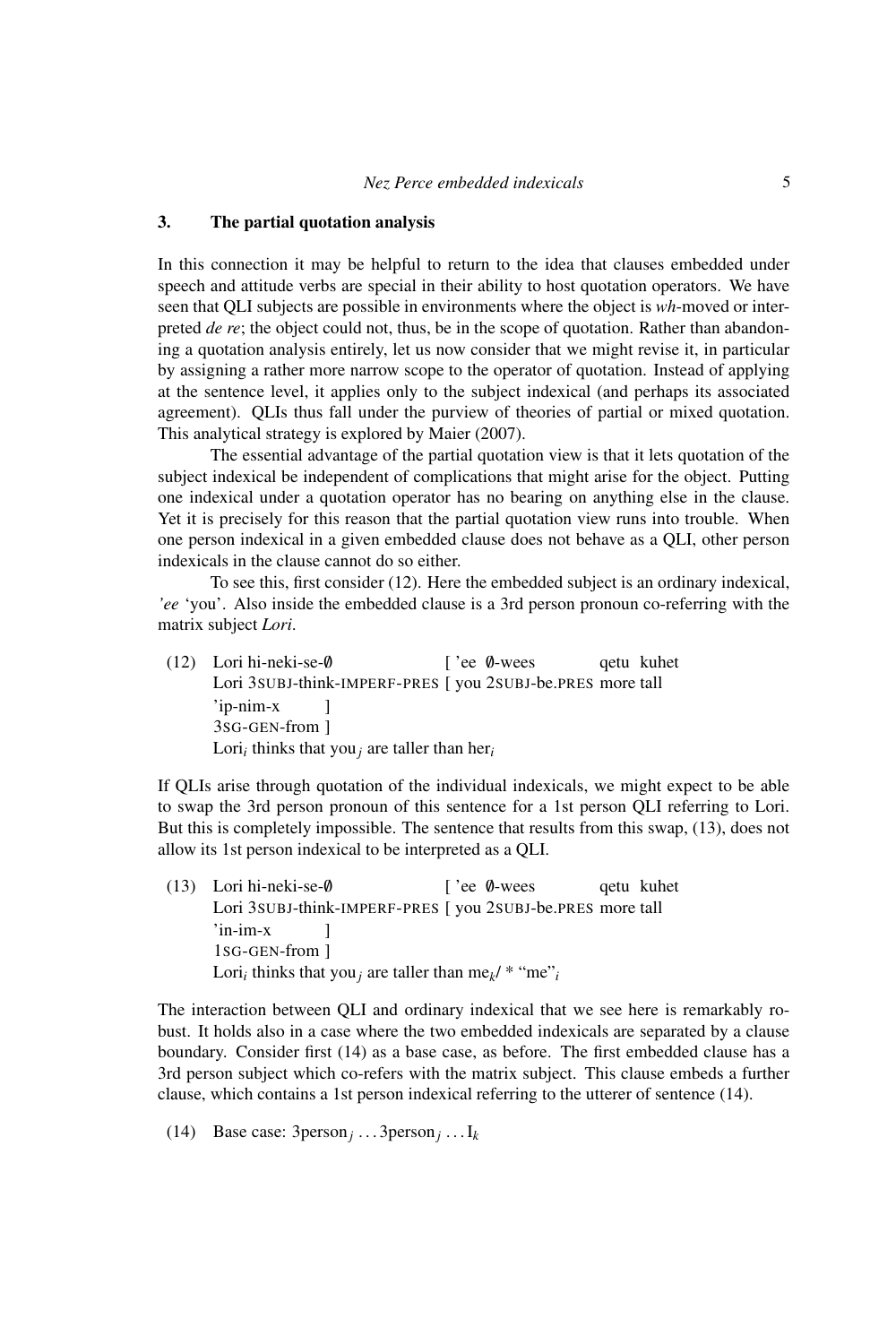| Katie hi-hi-ce-0<br>Katie 3SUBJ-say-IMPERF-PRES | $[pro_{subi}]$<br>$[$ pro | hi-neki-se-Ø<br>3SUBJ -think-IMPERF-PRES |
|-------------------------------------------------|---------------------------|------------------------------------------|
| ∫'iin-k'u Ø-wees<br>kíne 11                     |                           |                                          |
| [I-too 1 SUBJ-be.PRES here ] ]                  |                           |                                          |
| Katie, says she, thinks $I_k$ am also here      |                           |                                          |

Once again it is impossible to switch the 3rd person pronoun which co-refers with the matrix subject with a 1st person QLI, *salva veritate*.

(15) Test case:  $3person_j$  . . . .  $T_j$  . . . I<sub>k</sub> Katie hi-hi-ce-0 Katie 3SUBJ-say-IMPERF-PRES [ *prosub j* [ *pro* /0-neki-se-/0 1SUBJ -think-IMPERF-PRES ['iin-k'u Ø-wees [ I-too 1SUBJ-be.PRES here ] ] kíne ] ] Katie<sub>j</sub> says  $I_k$  / \*"I"<sub>j</sub> think  $I_k$  am also here OR: Katie*<sup>j</sup>* says "I"*<sup>j</sup>* think "I"*<sup>j</sup>* am also here

The pattern here is one familiar from Rice (1986) and especially Anand and Nevins (2004):

```
(16) Shift together: person
```
6

In a given embedded clause, either all or no person indexicals are QLIs.

Given (16), the essential trouble for the partial quotation view is that it posits too finegrained a tool. Patterns of "shift together" call for a treatment of embedded indexicals above the level of the indexicals themselves.

# 4. The binding analysis

We are now at the point of requiring some kind of mechanism which assures that elements with a particular referent take a particular shape–1st person QLI vs. 3rd person pronoun–in the environment of other elements with similar reference. Such mechanisms are familiar, of course, in the domain of binding theory, and this suggests that perhaps binding effects could be responsible for the restrictions on Nez Perce QLIs. This type of hypothesis is naturally coupled with a treatment of QLIs as bound pronouns in disguise, which has been explored in work by Stechow (2003).

To assess this view, let us first rephrase generalization (16) as a constraint on binding: in a given embedded clause, either all or no person indexicals are bound. Then we ask: does a parallel generalization hold for bindable non-indexical elements?

A ready test is afforded by Nez Perce temporal adverbials. Applying Kaplan's test to the translation equivalents of *today* and *tomorrow*–*kii taaqc* and *watiisx*, respectively–we find that these adverbials are in fact not indexical, in spite of their colloquial translations:

(17) *kii taaqc* 'today'  $\neq$  *today* 

a. weet'u *pro*<sub>*subj*</sub> hipt ha-ani-siix-0 not *pro* food 3SUBJ-make-IMPERF.PL-PRES same.day kii taaqc They're not making food today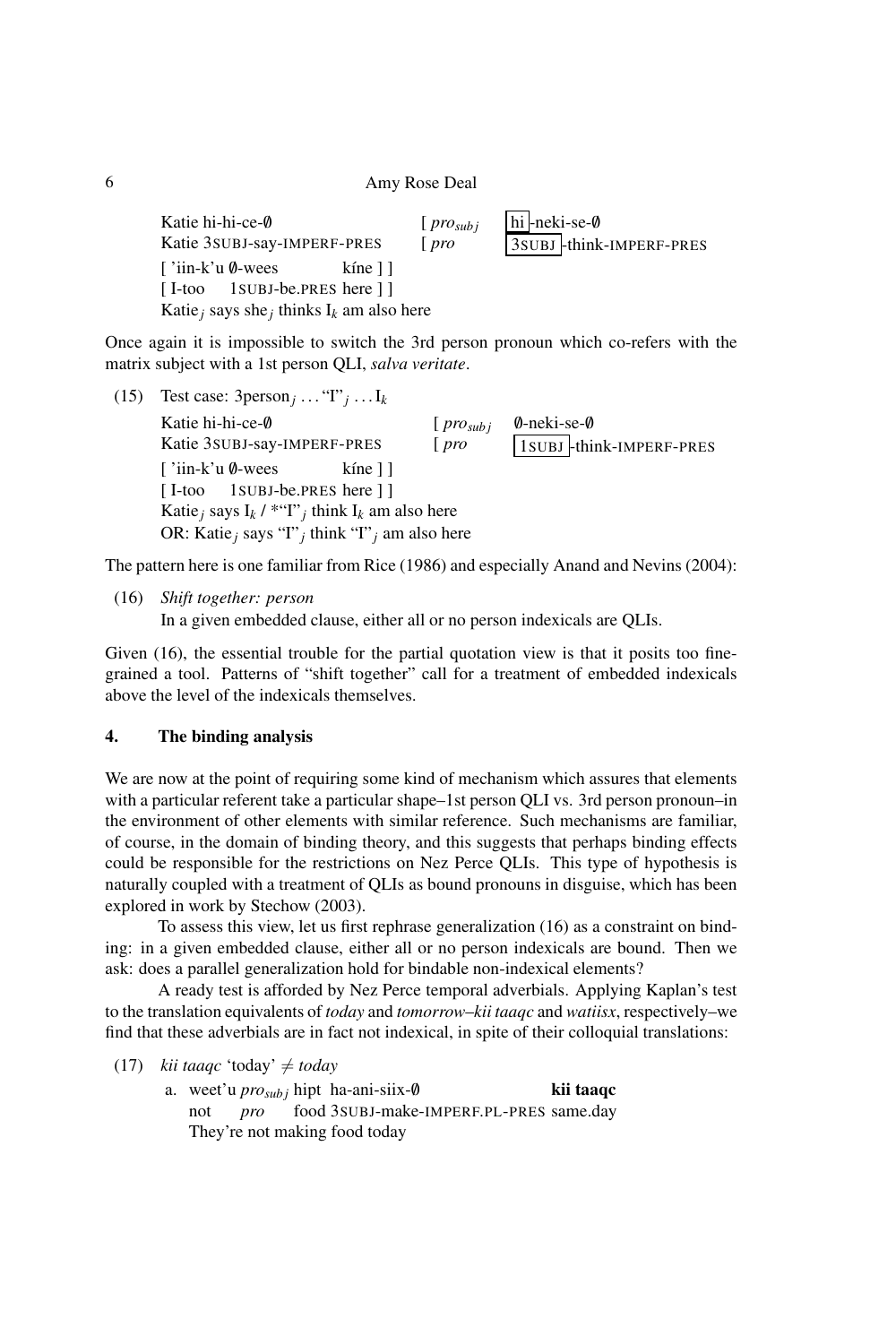b. kem kaa *pro*<sub>*subj*</sub> 'ew-'nii-se-0 when-2 *pro* 2SUBJ/3OBJ-give-IMPERF-PRES mouse-OBJ laqaas-na cicyuk'iisin' k'ałk'ał. cookie When you give a mouse a cookie, kaa *pro<sub>sub j</sub>* hi-wewluq-o'qa then *pro* 3SUBJ-want-MODAL qahasnim wee'ikt kii taqc milk same.day he wants some milk that same day (#today).<sup>2</sup> Comment: "It would mean the same day, it doesn't mean right then and there."

- (18) *watiisx* 'tomorrow'  $\neq$  *tomorrow* 
	- a. watiisx 1.day.away *pro prosub j* ciq'aamqal-niin 'itamyaanwas-x /0-pe-ki-yu' dog-with town-to 1SUBJ-S.PL-go-PROSP Tomorrow I'm going into town with my dog.
	- b. kex mawa *pro*<sub>*subj*</sub> 0-capaakayx-tato-0 whenever-1 *pro* 1SUBJ-wash-HAB.SG-PRES car 'atamooc,

kaa watiisx then 1.day.away 3SUBJ-rain-MODAL hi-weqi-yo'qa

Whenever I wash my car, the next day (#tomorrow) it rains.

This gives us the fodder we need to test whether an effect like (16) is a general principle of binding that holds for indexicals and non-indexicals alike. Is it the case, in a given embedded clause, that either all or none of the temporal adverbials must be bound? It is not, as the interpretation of (19) shows. In this sentence embedded *kii taaqc* is interpreted as bound ("the same day as the reported speech event") whereas embedded *watiisx* is interpreted as free ("one day after the overall utterance / tomorrow").

(19) Naaqc k'ay'x-pa, one week-LOC, weet 'aayat hi-i-cee-ne Y.N lady 3SUBJ-say-IMPERF-REM.PAST [ *prosub j* /0-ki-yu' [ *pro* 1SUBJ-go-PROSP same.day or kii taaqc 'itq'o watiisx 1.day.away ] ? ] One week  $ago_{t_1}$ , did the lady  $say_{t_1}$  she would go that same  $day_{t_1}$  or tomorrow<sub> $t^*+1$ </sub>?

Such findings point to an important difference between indexical elements and non-indexical temporal adverbs. This of course is unexpected if both types of elements are to be handled by the same general set of binding constraints. The data set points to an analysis of the shift-together constraint on QLIs which is particular to indexical elements.

<sup>2</sup>The phrase *qahasnim wee'ikt* literally means 'butter'.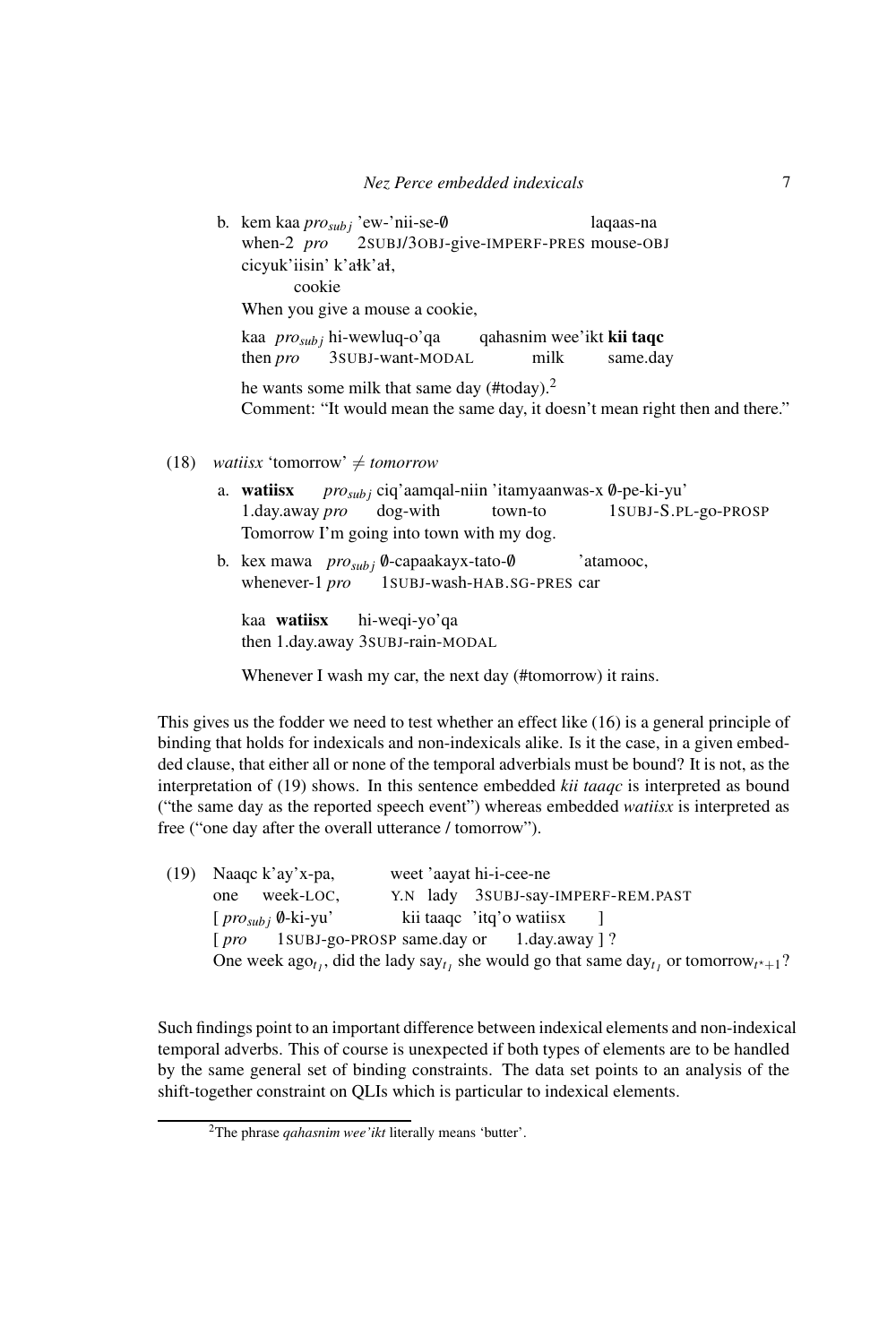# 5. The context shifting analysis

So far we have established that the proper analysis of Nez Perce QLIs must

- i. be particular to embedded clauses (since it must account for the fact that Nez Perce indexicals remain referentially rigid in Kaplan sentences),
- ii. be operative above the level of indexicals themselves (since it must account for shifttogether effects), and
- iii. distinguish indexicals from bindable, non-indexical elements (since it must account for the fact that shift-together effects don't extend to bindable temporal adverbials).

A theory responding to these desiderata is outlined by Anand and Nevins (2004). These authors (henceforth A&N) propose that QLIs in Zazaki and Slave are ordinary indexicals in grammatical environments where certain parameters of context have been shifted.

The backdrop for this view is a standard Kaplanian approach to indexicality and semantic interpretation. The interpretation function takes as arguments a linguistic expression, a context and a variable assignment:  $\left[\cdot\right]^{C,g}$ . Contexts are treated as tuples of parameters, e.g.  $\langle Speaker,Address,Location,Time, World\rangle$ . A&N propose that the difference between ordinary indexicals and QLIs is in the (Kaplanian) context with respect to which they are interpreted. QLIs are interpreted with respect to modified contexts.

(20) a. 1st person ordinary indexical: 
$$
\llbracket I \rrbracket^{C,g} = Speaker(C)
$$

b. 1st person QLI: 
$$
\llbracket I \rrbracket^{C^{[Katie \rightarrow Speaker]}, g} = Speaker(C^{[Katie \rightarrow Speaker]}) = Rate
$$

The modification to the context in (20b) is accomplished by a covert context shifting operator. Such operators are present in the syntax and distinct from attitude verbs; when present, they occupy the left edges of the clauses that attitude verbs embed. This makes for a syntactic difference between embedded clauses with QLIs and those without. (We return to the semantics of the shifting operators below.)



While many details remain to be specified, it should be clear that this type of view at least holds the potential to account for desiderata (i)-(iii): it treats QLIs by a mechanism that is particular to embedded clauses (i) and operates at the whole-clause level (ii); and the mechanism it uses is one that affects the interpretation of indexicals only (iii). To flesh out this approach to the Nez Perce facts, we will need to consider the syntax of shifty operators as well as their semantics. Let us consider the questions which bear on syntax first.

The primary syntactic questions are what operators we will need, and what syntactic relations these operators enter into. Ultimately we will require operators capable of shifting the speaker and addressee coordinates, to account for 1st and 2nd person QLIs, as well as the location coordinate, to account for QLI *k´ıne* 'here'. We have seen that 1st and 2nd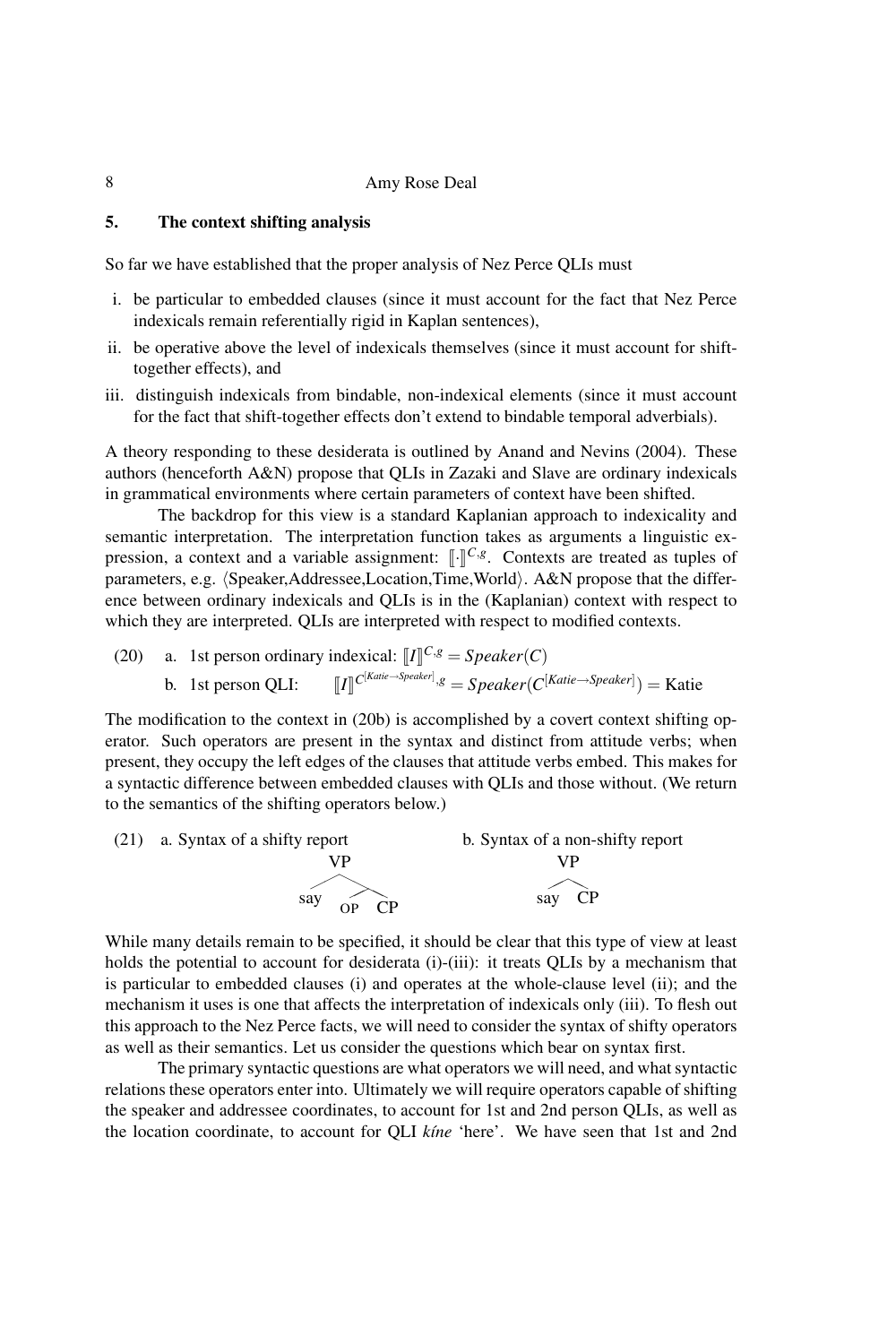person QLIs show shift together effects, (13). This suggests positing a single operator which shifts both speaker and addressee coordinates. A clause hosting this operator will be interpreted with respect to a context shifted in these two respects. We now ask if person indexicals and the locative indexical show shift together effects. If they do, that supports the postulation of an operator OP<sub>∀</sub> which shifts Speaker, Addressee, and Location parameters together. If they don't, that supports separation of an operator OP*pers* for Speaker and Addressee parameter shifting from a distinct operator OP*loc* for Locative parameter shifting.

We will now see that it is this second situation to which the facts point. There is a certain independence of locative QLIs and person QLIs. This independence is not total, however. There are four combinations of person and locative QLIs to consider, as shown in the table below. We will see that cases A, B and D are possible, but case C is impossible.

|                 |                 | Locative Shift   No Locative Shift |
|-----------------|-----------------|------------------------------------|
| Person Shift    |                 |                                    |
|                 | <b>BOTH</b>     | <b>JUST PERS</b>                   |
| No Person Shift | **Γ             |                                    |
|                 | <b>JUST LOC</b> | <b>NEITHER</b>                     |

(22) Interaction of person and locative shift

Consider first (23) as an example of case A: both person and locative indexicals shift. We know this example is not a clause-level quotation due to the interpretation of embedded *kii k'ay'xpa* 'this week'.

(23) Talmaks-pa *prosub j* hi-pe-hi-n-e

Talmaks-LOC *pro* 3SUBJ-S.PL-say-P-REM.PAST

| $[prox_{subj}$ weet'u kine $\emptyset$ -wisiinu' |     |  |                                        | kii k'ay'x-pa ] |  |
|--------------------------------------------------|-----|--|----------------------------------------|-----------------|--|
| $[$ pro                                          | not |  | here 1SUBJ-be.PROSP.PL this week-LOC ] |                 |  |

*colloquial:* They said at Talmaks they won't be up there this week *literal:* They<sub>*i*</sub> said at Talmaks<sub>*j*</sub> (in the past<sub>*k*</sub>) we<sub>*i*</sub> won't be here<sub>*j*</sub> this week<sub>*t*<sup>\*</sup></sub>.

Second, consider (24), an example of case D: neither person nor locative indexicals shift. Given that this sentence describes the utterance of a false report, consultants found it an odd and amusing thing to say.

 $(24)$  *pro*<sub>*subj*</sub> hi-nees-0-n-e *pro* 3SUBJ-O.PL-say-P-REM.PAST *pro proob j*  $[$ *pro*<sub>*subj*</sub> weet'u kine  $\emptyset$  -wees [ *pro* not here | 1 SUBJ - be.PRES right now ] kii kaa ]

# He told them that I'm not here right now.

This brings us to the intermediate cases, B and C. An example of case B will present person shift without locative shift. One interpretation of (15) has this property, and an additional example is presented below.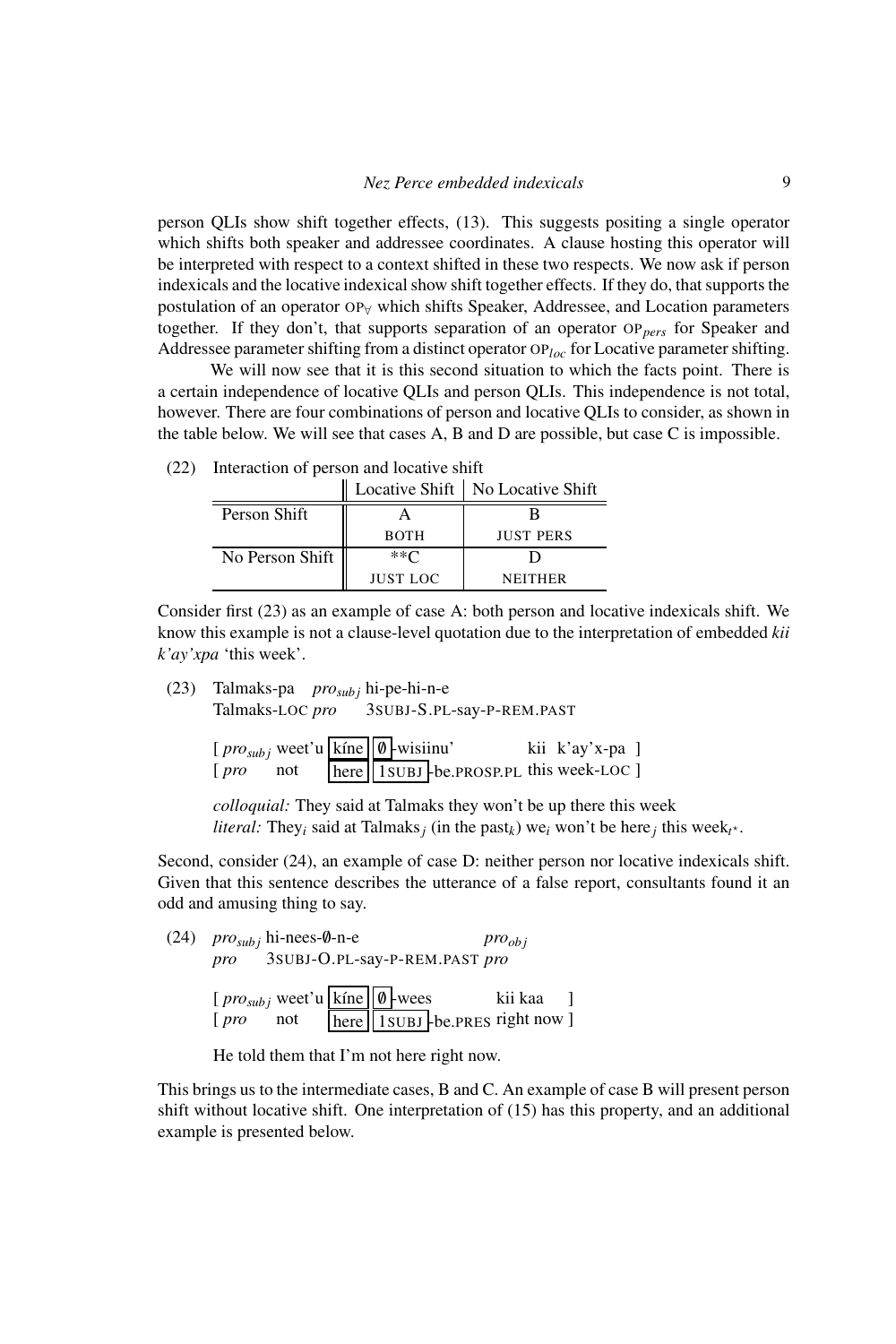(25) Context: my friend is calling me on his cellphone and describing his location. He is trying to make it to Lapwai, but he is lost.

|         | <i>pro<sub>sub i</sub></i> hi-hi-ce-Ø | pro 3SUBJ-say-IMPERF-PRES [pro                       | $[pro_{subj}$ kíne $\boxed{\emptyset}$ -paay-ca- $\emptyset$ |      | here 1SUBJ-arrive-IMPERF-PRES ] |  |
|---------|---------------------------------------|------------------------------------------------------|--------------------------------------------------------------|------|---------------------------------|--|
|         |                                       | met'u weet'u <i>pro<sub>sub i</sub></i> hi-paay-ca-0 |                                                              | kíne |                                 |  |
| but not |                                       | <i>pro</i> 3SUBJ-arrive-IMPERF-PRES here             |                                                              |      |                                 |  |

*colloquial:* He says he is arriving here, but he is not arriving here. *literal:* He*<sup>i</sup>* says I*<sup>i</sup>* am arriving here*<sup>k</sup>* , but he*<sup>i</sup>* is not arriving here*<sup>k</sup>* .

This makes for a sharp contrast with case C, locative shift without person shift. Such examples are not well-formed. Consider as a base case an embedded clause containing a non-shifted person indexical and an adverbial referring to the location associated with the matrix attitude eventuality.

(26) Context: Harold is in Clarkston. I and my consultant are in Lapwai.

| pay's Harold hi-neki-se-0                  | $[$ <i>pro<sub>subi</sub></i> $\emptyset$ -wees |                |
|--------------------------------------------|-------------------------------------------------|----------------|
| maybe Harold 3SUBJ-think-IMPERF-PRES       | 1 pro                                           | 1 SUBJ-be.PRES |
| Clarkston-pa ]                             |                                                 |                |
| Clarkson-LOC 1                             |                                                 |                |
| Maybe Harold thinks that I am in Clarkson. |                                                 |                |

Given that the embedded clause contains non-shifty 1st person, it is not possible to add in locative indexical *k´ıne* on a shifty reading *salva veritate*:

| (27) | $#$ pay's Harold hi-neki-se- $\emptyset$                        | $[pro_{subj} \emptyset$ -wees |  |  |  |  |
|------|-----------------------------------------------------------------|-------------------------------|--|--|--|--|
|      | maybe Harold 3SUBJ-think-IMPERF-PRES                            | 1SUBJ-be.PRES<br>[pro]        |  |  |  |  |
|      | kíne Clarkston-pa ]                                             |                               |  |  |  |  |
|      | here Clarkson-LOC ]                                             |                               |  |  |  |  |
|      | Intended: Maybe Harold thinks, that I am here, in Clarkson,.    |                               |  |  |  |  |
|      | Consultant: "You could only say this if you were in Clarkston." |                               |  |  |  |  |
|      |                                                                 |                               |  |  |  |  |

The crucial data point can also be arrived at the other way. Take as a base case an embedded clause containing a locative QLI and a non-indexical referring to the overall speaker. This is the case when I utter (28), given that *Taamsas* ('rose') is a nickname for me:

| (28) | 'in-lawtiwaa-nm Boston-pa hi-nees-0-n-e                                                           | $pro_{obi}$ |
|------|---------------------------------------------------------------------------------------------------|-------------|
|      | my-friend-ERG Boston-LOC 3SUBJ-O.PL-say-IMPERF-REM.PAST pro                                       |             |
|      | weet'u kine (Taamsas) hii-wes<br>kii kaa l<br>here (Taamsas) 3 SUBJ-be. PRES right now 1<br>l not |             |

My friend in Boston*<sup>i</sup>* told them that Taamsas is not here*<sup>i</sup>* right now.

Since the embedded clause contains a shifty locative, it is not possible to replace the name *Taamsas* with a non-shifty 1st person *salva veritate*: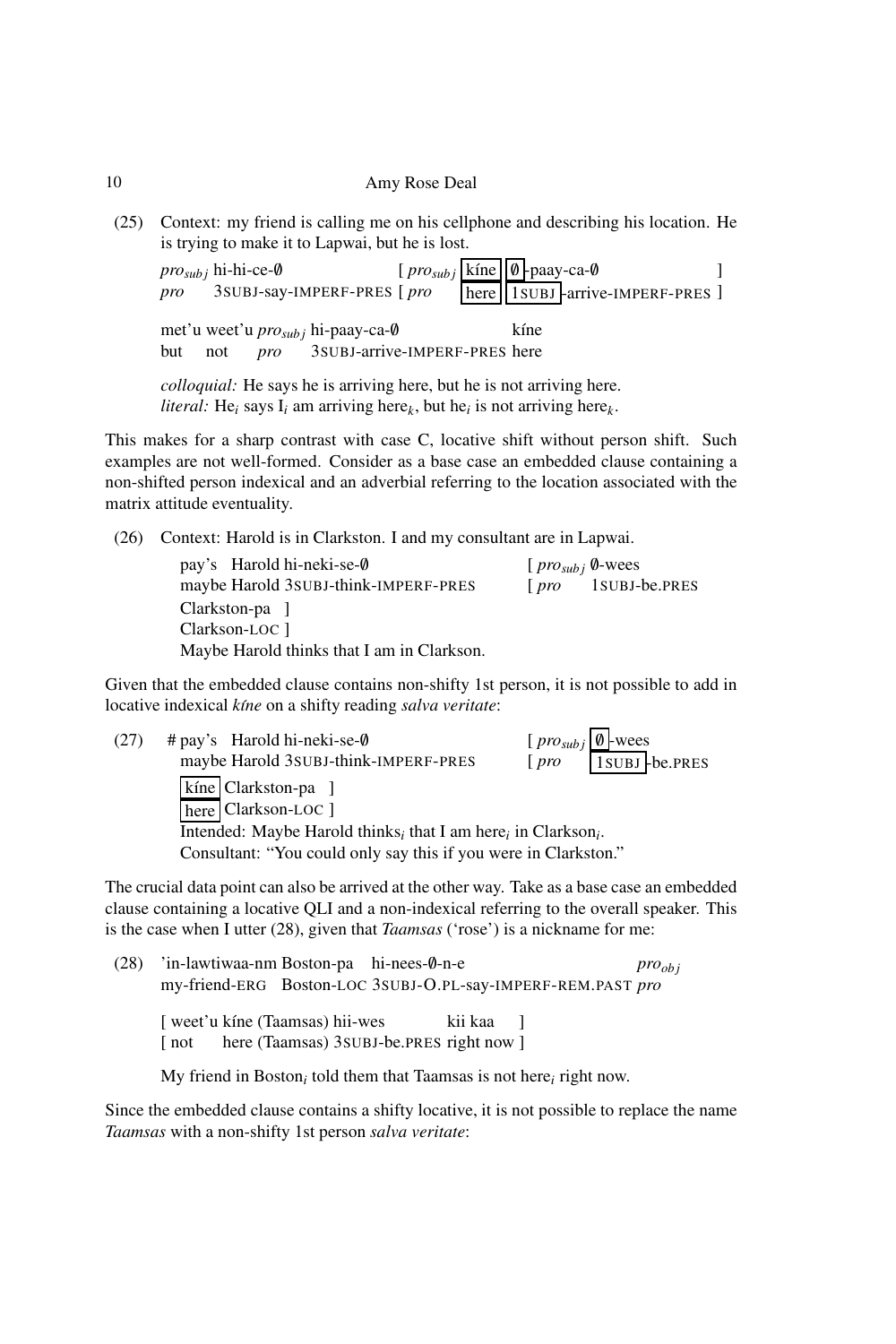(29) 'in-lawtiwaa-nm Boston-pa hi-nees-/0-n-e my-friend-ERG Boston-LOC 3SUBJ-O.PL-say-IMPERF-REM.PAST *pro proob j*

| $[prox_{subj}$ weet'u kine $\theta$ -wees |     |  | kii kaa                        |  |
|-------------------------------------------|-----|--|--------------------------------|--|
| [pro]                                     | not |  | here 1subJ-be.PRES right now ] |  |

*colloquial:* My friend in Boston told them that he is not there right now. *literal:* My friend<sub>*i*</sub> in Boston<sub>*i*</sub> told them that  $I_j$  /  $*I_k$  am not here*i* right now.

Such examples show that person shift and locative shift stand in an asymmetrical relationship. Locative shift entails person shift, but person shift does not entail locative shift.

This pattern is straightforwardly handled via the syntax of the operators involved. In order to distinguish person shift from locative shift, we postulate two operators, OP*pers* and OP*loc*, which can in principle co-occur within a clause. The person-locative asymmetry can be seen as an effect of syntactic selection. OP*loc* requires that its sister be headed by OP*pers*, but (as is typical in syntactic selection) the converse does not hold. Attitude reports may thus have only the following three syntactic forms in Nez Perce. A version with OP*loc* only would incur ungrammaticality on syntactic grounds.



We now turn to the semantics of the shifty operators OP*pers* and OP*loc*.

### 6. Meanings for context-shifters

The core technical challenge in providing a semantics for shifty operators has to do with the information that is used to overwrite contextual parameters. On a context-shifting view of an example like (31), QLI *k´ıne* 'here' refers to Talmaks because it is evaluated with respect to a context whose location parameter has been overwritten with the location of the event of Mary and John speaking.

(31) Talmaks-pa Meeli kaa Caan hi-pe-hi-n-e Talmaks-LOC Mary and John 3SUBJ-S.PL-say-P-REM.PAST [  $\text{pro}_{\text{subj}}$  weet'u kine 0-wisiinu' ]

```
[
pro
not
              here
1SUBJ-be.PROSP.PL
]
```
[Mary and John]*<sup>i</sup>* said at Talmaks*<sup>j</sup>* that we*<sup>i</sup>* won't be here*<sup>j</sup>*

How is the information encoded by a matrix locative adverbial made available to an operator in the embedded clause? A&N propose what is in essence a special storage mechanism. Details of the reported speech event – its speaker, addressee, location, etc. – are tracked in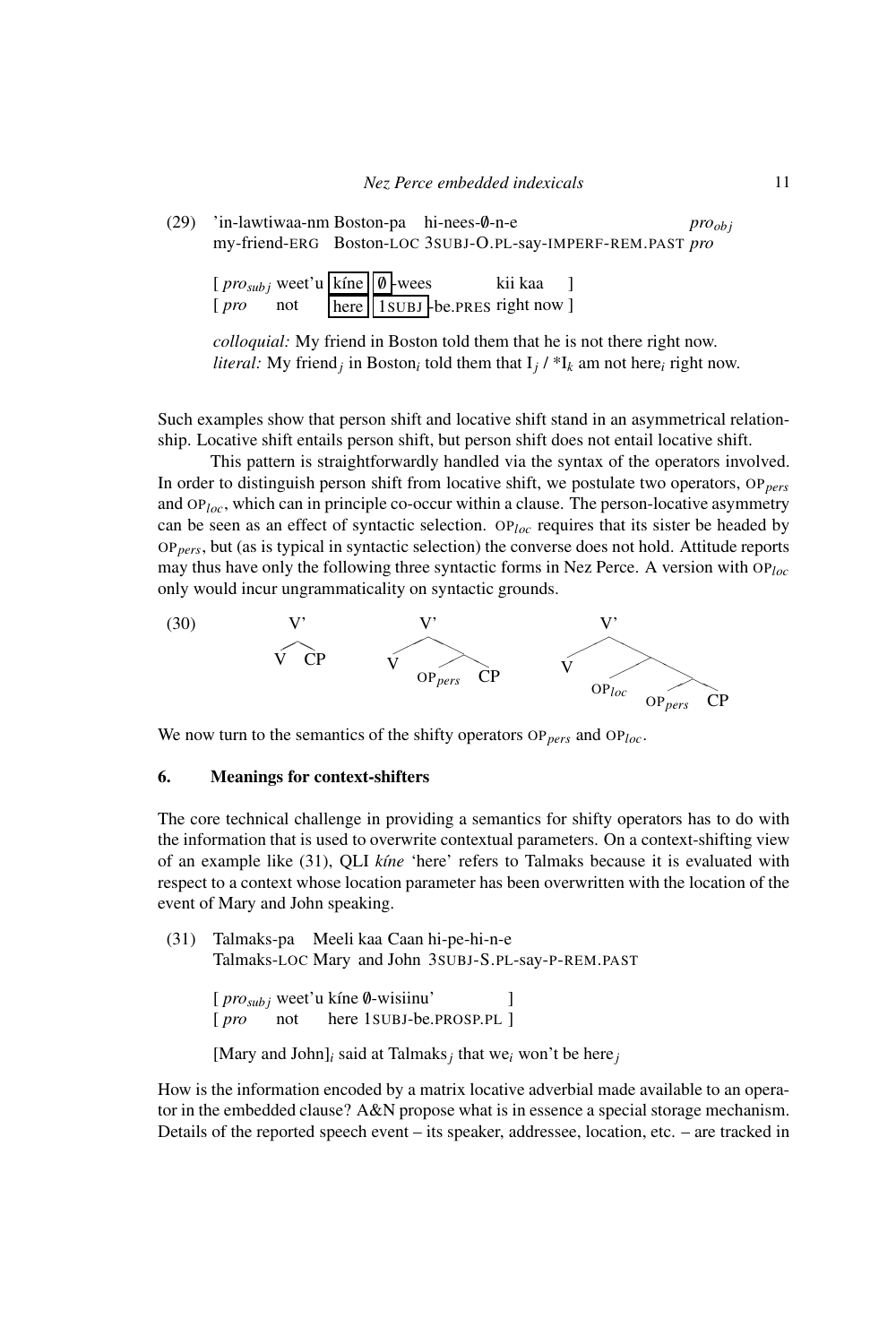an articulated index of interpretation. The semantics of shifty operators involves using this information to overwrite parameters of the context.

I propose an alternative which builds from independently motivated pieces of the compositional semantics of attitudes. The semantics of an attitude report involves two components: universal quantification over worlds consistent with the attitude, and existential quantification over events or states of different types– speech events for *say*, knowledge states for *know*, thinking states for *think*, etc. Let us suppose, following Kratzer (2006) and Anand and Hacquard (2008), that these two components correspond to two separate pieces of attitude report syntax. The piece that varies from verb to verb – the eventuality description – is introduced by the verb itself. The verbs *say* and *think* (and their Nez Perce equivalents, as represented below) are interpreted as simple eventuality descriptions. (Note that *e* is a variable over events or states.)

$$
(32) \quad [hi]^{C,g} = \lambda \, e \, \text{saying}(e)
$$

(33)  $[neki]^{C,g} = \lambda e.$ *thinking*(*e*)

What is special about attitude verbs is that they describe eventualities with associated propositional content. The content of a saying event is the set of worlds compatible with what is said; the content of a thinking state is the set of worlds compatible with what is thought. Complementizers, which appear in the syntax beneath all attitude verbs, introduce universal modal quantification over worlds compatible with the attitude eventuality's content. The following proposal for complementizer meaning comes from Anand and Hacquard 2008.

(34)  $\llbracket C^0 \rrbracket^{C,g} = \lambda p \lambda e. \forall w' \in \bigcap CON(e)[p(w')]$ 

The attractiveness of this approach for the treatment of indexical shifting lies in the way it makes information about the matrix attitude eventuality available at the CP level. Attitude CPs are predicates of eventualities, which will be described by the verb and related to individuals, times, locations, etc, by material in the matrix clause. Shifty operators may access this information by means of the eventuality variable already present at the CP level. It becomes much more directly possible to state the generalization that shifters overwrite contextual parameters with *parameters of the attitude eventuality*.

Let *EXT* be a function from an event to its agent or a state to its holder; let *GOAL* be a function from an event to its goal/addressee; let *LOC* be a function from an eventuality to its location. The contribution of our operators OP*pers* and OP*loc* can be stated as follows:

- (35) Where  $\alpha$  is a branching node with daughters OP<sub>pers</sub> and  $\beta$  such that  $\beta$  is a predicate of eventualities  $e$ ,  $[\![\alpha]\!]^{C,g} = [\![\beta]\!]^{C^{[EXT(e)\rightarrow Speaker, GOAL(e)\rightarrow Addressee]},g}$
- (36) Where  $\alpha$  is a branching node with daughters  $OP_{loc}$  and  $\beta$  such that  $\beta$  is a predicate of eventualities  $e$ ,  $\llbracket \alpha \rrbracket^{C,g} = \llbracket \beta \rrbracket^{C[LOC(e) \to Loc]}, g$

We see these two operators in action in an example like  $(31)$ , which will receive partial syntactic parse (37) and be interpretable compositionally as shown below (abstracting away from the precise interpretation of tense and plurality).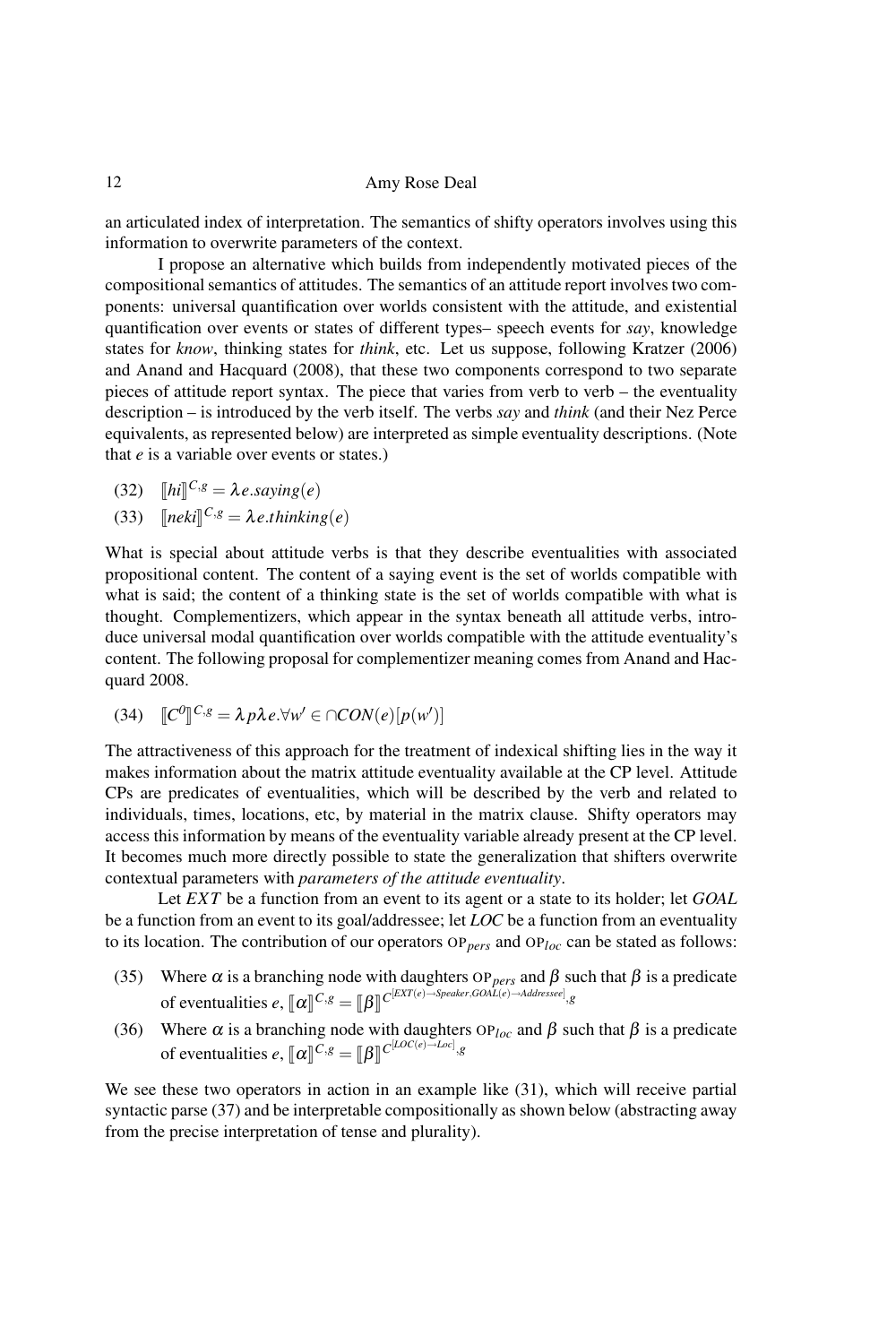

$$
= \lambda e. \forall w' \in \bigcap CON(e)[\neg will.be.at(\text{LOC}(e))(\text{EXT}(e))(\text{w}')]
$$

- iv.  $[VP]^{\text{C,g}} = \lambda e \text{.} \text{saying}(e) \& \forall w' \in \bigcap CON(e) [\neg will \text{.} \text{be} \text{.} \text{at}(\text{LOC}(e)) (\text{EXT}(e)) (w') ]$
- v.  $[\![vP]\!]^{C,g} = \lambda e. \, EXT(e) = M + J \& \, LOC(e) = Talmaks \& \, saying(e)$  $\&$  ∀*w*<sup>'</sup> ∈ ∩*CON*(*e*)[ ¬*will*.*be.at*( *LOC*(*e*) )( *EXT*(*e*) )(*w*<sup>'</sup>)]  $= \lambda e$ .  $EXT(e) = M + J & LOC(e) = Talmaks & saying(e)$  $\&$  ∀w' ∈ ∩CON(e)[ ¬will.be.at( Talmaks )(  $M+J$  )(w')]

This computation ultimately produces a property of events *e* such that the external argument of *e* is Mary and John; the location of *e* is Talmaks; *e* is a saying event; and in all worlds compatible with what is said in *e*, Mary and John will not be at Talmaks.

A final observation about this system concerns the status of OP*pers*. In the example above, the use of OP*pers* brings shifting of the addressee parameter along with shifting of the speaker parameter. For this particular sentence, this extra shifting is perhaps innocuous. The GOAL function presumably yields some value or another for the event in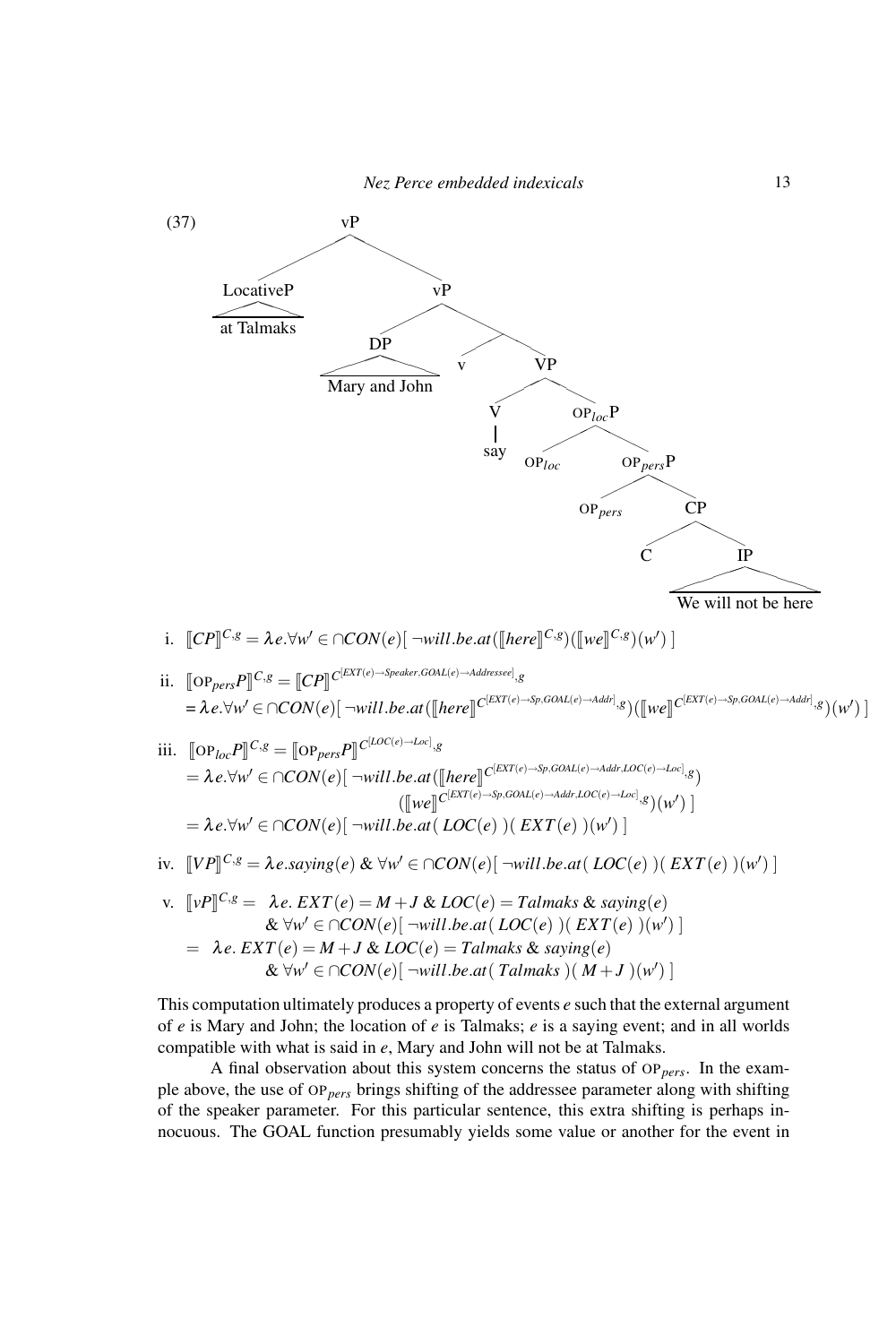question of Mary and John speaking. But it is far from clear that this is always the case. Speaking events may (and perhaps prototypically do) have goals/addressees, but thinking states do not. Should there be shifting of the addressee parameter in the complement of *neki* 'think'?<sup>3</sup>

Example (13) provides evidence that indeed there should. Note that if only the speaker parameter shifted under verbs of thought, this sentence should be acceptable with a ordinary, unshifted 2nd person indexical and a shifted 1st person QLI. The impossibility of that reading provides support for the postulation of a unified OP*pers* operator. The GOAL function is undefined for Lori's thinking state, and so OP<sub>pers</sub>, when it is present, overwrites the addressee parameter relevant for the interpretation of the embedded clause with an undefined value. Thus a 2nd person pronoun is predicted to be impossible in a shifty thought report, explaining the judgment on (13).

There is some preliminary evidence, however, that this Nez Perce finding may be in part language-particular. A&N and also Quer 2005 point out evidence that shifting of 1st person is under some circumstances independent of shifting of 2nd person. If QLIs in all languages are to be handled on the context-shifting approach, this means that independent operators OP*sp* (shifting the speaker parameter) and OP*addr* (shifting the addressee parameter) must be possible elements of natural language lexica. These two items are bundled together into a single grammatical piece in the lexicon of Nez Perce.

## 7. What connection to attitudes *de se?*

We now have a semantics for shifty operators which does not require us to posit the articulated index of interpretation required on the original A&N proposal. This removes what is ostensibly a prediction of the A&N account: shifted indexicals are interpreted *de se*. Attitude verbs, they posit, quantify over indices, which are complex tuples of world, time, speaker, location, and so on. (In general, on their view, indices and contexts are identically formally structured.) They propose in particular that attitude verbs quantify over indices i such that Speaker(i) and Addressee(i) are *de se* referents – individuals that the speaker identifies as her counterparts, and counterparts of her addressee, respectively. Contextual parameters are overwritten with elements of the index, and thus only with elements from this set of *de se* referents. If similar constraints hold of all parameters of the index, one expects that shifty indexicals will in general impose *de se* requirements. Following this expectation, Anand (2006) approaches shifty attitudes as a special case of attitudes *de se*.

In this final section I will show that Nez Perce conforms to this prediction only partially. Person indexicals must be interpreted *de se / de te*. Locative indexicals, however, impose no similar constraint.

Consider 1st person QLIs first. These can only be used in attitudes *de se*: the 1st person QLI may only refer to individuals that the attitude holder identifies as his or her counterparts. In the following context, the woman's attitude is not *de se*, and the 1st person QLI is rejected by the consultant. She corrects the sentence to a form that does not contain an indexical subject.

<sup>3</sup>Thanks to SULA audience members for discussion of this question.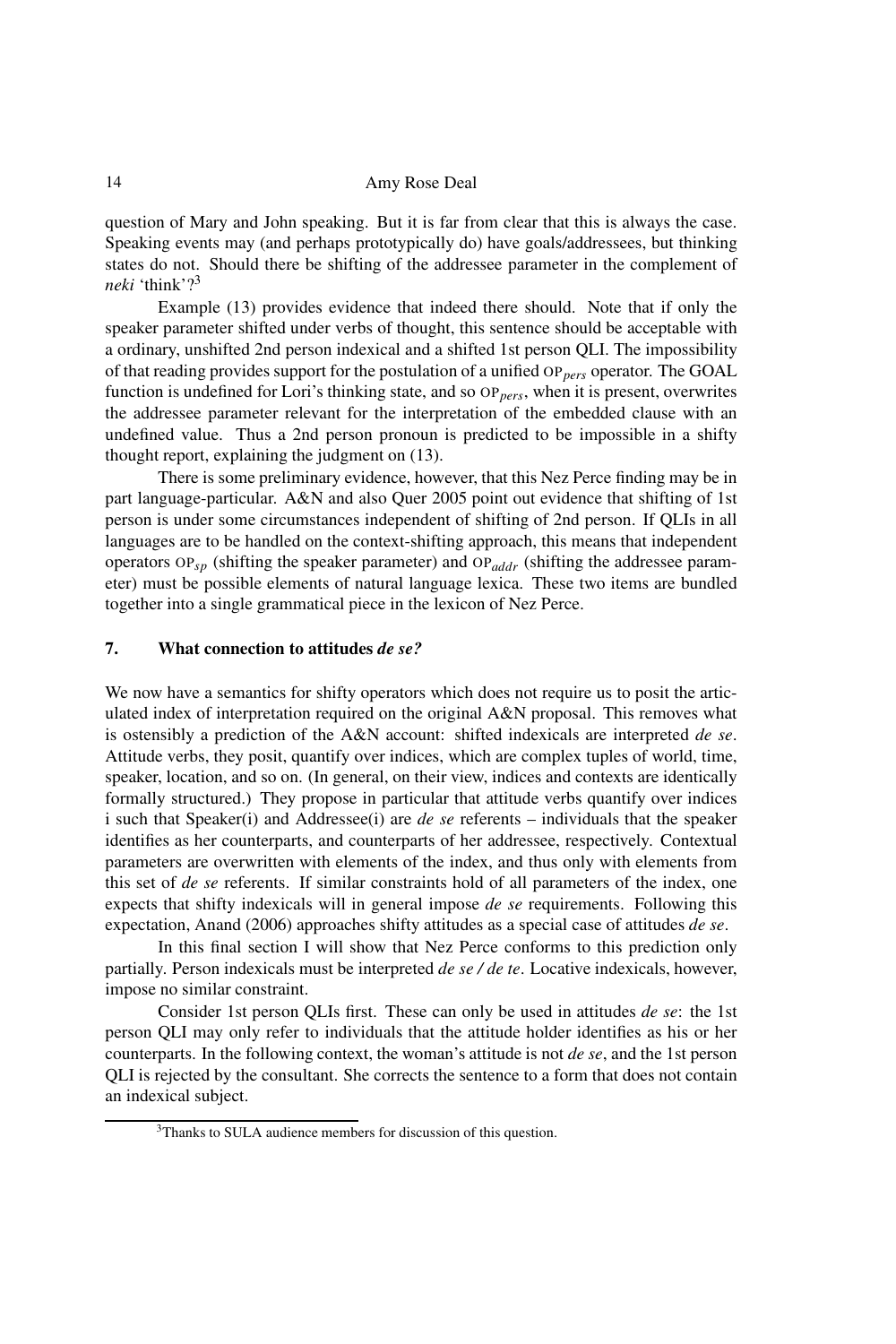(38) Context: A lady gets very sick and then recovers. Her recovery is so miraculous that they mention it on TV. They show the lady in a very ill condition; she looks awful. She sees this TV report later and she doesn't even recognize herself, she was so sickly at that time.

|  | # 'aayat hi-neki-se-0                                     | [ $\frac{p}{q}$ $\frac{p}{q}$ $\frac{p}{q}$ $\frac{p}{q}$ $\frac{p}{q}$ $\frac{p}{q}$ $\frac{p}{q}$ |  |
|--|-----------------------------------------------------------|-----------------------------------------------------------------------------------------------------|--|
|  | woman 3SUBJ-think-IMPERF-PRES [pro                        | ISUBJ-be.sick-P-REM.PAST]                                                                           |  |
|  | The woman <sub>i</sub> thinks $I_i$ was sick.             |                                                                                                     |  |
|  | Consultant: "No, if she doesn't recognize that's her?     |                                                                                                     |  |
|  | 'aayat hi-neki-se-0                                       | $[pro_{subj}]$ hi -k'oomay-ca-0                                                                     |  |
|  | woman 3SUBJ-think-IMPERF-PRES [pro                        | 3SUBJ-be.sick-IMPERF-PRES]                                                                          |  |
|  | [The woman <sub>i</sub> thinks she <sub>i</sub> is sick.] |                                                                                                     |  |

On this point there seems to be no cross-linguistic variation. I am not aware of any language in which 1st person QLIs may be used without imposing a *de se* requirement.

The Nez Perce facts are similar for 2nd person QLIs. These are interpreted *de te* – they may only refer to individuals that the attitude holder identifies as counterparts of the addressee. The sentence below requires that the husband recognized the wife in the picture.

(39) Context: A woman has had her portrait painted.

haama-pim pee-x-ey'-se-/0 husband-ERG 3/3-see-µ-IMPERF-PRES picture cepee'letp'et (Her) husband sees her picture, kaa *pro<sub>subj</sub>* pee-0-ce-0 and *pro* 3/3-say-IMPERF-PRES *pro proob j* [ta'c 'ee hekipe [good you in.appearance 2SUBJ-be.PRES ] /0-wees ] and he tells her*<sup>i</sup>* that you*<sup>i</sup>* look good. *[literal]* Consultant: "He recognized her in the picture."

In this respect there is apparently some degree of language variation. Sudo (2010) reports that similar facts do not hold of 2nd person QLIs in Uyghur.

Finally we come to the locative indexical *kine* 'here', which is strikingly different from person indexicals as concerns interpretation *de se*. Speakers have no qualms about the use of shifted *k´ıne* to refer to counterparts of the location of the attitude event even if the speaker does not appropriately self-locate. Consider the following scenario and sentence:

(40) Context: A man is visiting a city building and he sees a photograph of Bill Clinton shaking hands with someone. He doesn't know that the picture was taken right where he was standing, some years ago.

haama hi-neki-se-/0 man 3SUBJ-think-IMPERF-PRES [ Clinton 3SUBJ-be.PAST here ] [ Clinton hi-weeke kíne ] The man thinks*<sup>j</sup>* Clinton was here*j*.

Consultant: "That would be wherever the man was and wherever he saw the picture."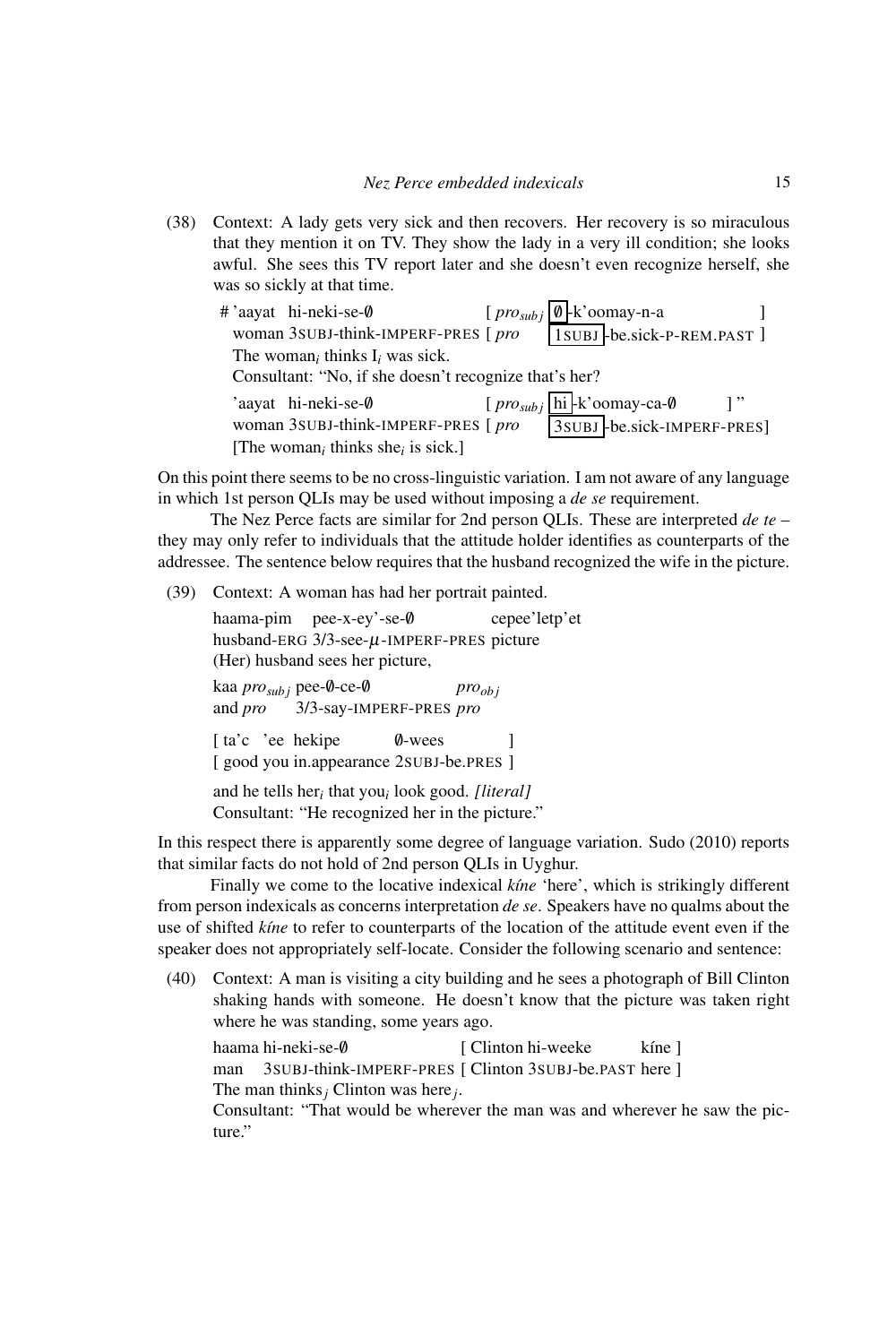In this sentence *kine* is shifted – it refers to the location of the thinking state, i.e. the city building – but it does not require that the man have a thought of the general form 'Clinton was here'. His attitude seems rather to be of the general form 'Clinton was *there*'. Indeed no amount of reminding speakers where the characters are and what they do and do not know seems to affect judgments like these. It appears that locative indexicals simply do not impose *de se* requirements.

I leave this set of facts relating to *de se* requirements and their absence as an open puzzle, both for the context shifting approach I have put forward and for its potential competitors. The Nez Perce facts highlight that any approach to context shifting must allow some shifty indexicals to impose *de se* requirements while others do not.

# 8. Conclusions and prospects

Nez Perce embedded indexicals may be quotation-like – QLIs – even when they do not sit in the scope of a clausal quotation. In this paper I've argued that the elements in question are indeed indexical; that they are subject to clause-level restrictions (shift together constraints) which are different from those that hold of binding; and that they can be handled as ordinary indexicals under context-shifting operators in the periphery of the clause. I have outlined an event-semantic treatment of indexical shifting which makes it possible to dispense with the articulated index of interpretation of Anand and Nevins (2004). And I've begun to explore the puzzles Nez Perce indexicals raise regarding the connection between indexical shifting and attitudes *de se*.

The patterns that we have seen along the way enrich the data set on QLIs in natural language in two potentially significant ways, both centered on locative indexicals. First, we have seen an asymmetry between person and locative indexicals: person indexicals may shift without locatives shifting, but locative shift entails person shift. Second, we have seen that locative and person indexicals are different in the imposition of *de se* requirements. As locative indexicals are relatively under-investigated in languages with QLIs, it largely remains to be seen whether these Nez Perce facts are language-particular, or part of broader generalizations on the semantics and the syntax of indexical shifters.

### References

Anand, Pranav. 2006. De de se. Doctoral Dissertation, MIT.

- Anand, Pranav, and Valentine Hacquard. 2008. Epistemics with attitude. In *SALT XVIII*, ed. T. Friedman and S. Ito, 37–54. Cornell University.
- Anand, Pranav, and Andrew Nevins. 2004. Shifty operators in changing contexts. In *Proceedings of SALT XIV*, ed. Robert B. Young, 20–37. Cornell University, Ithaca, NY: CLC Publications.
- Deal, Amy Rose. 2010a. Ergative case and the transitive subject: a view from Nez Perce. *Natural Language and Linguistic Theory* 28:73–120.
- Deal, Amy Rose. 2010b. Topics in the Nez Perce verb. Doctoral Dissertation, University of Massachusetts Amherst.